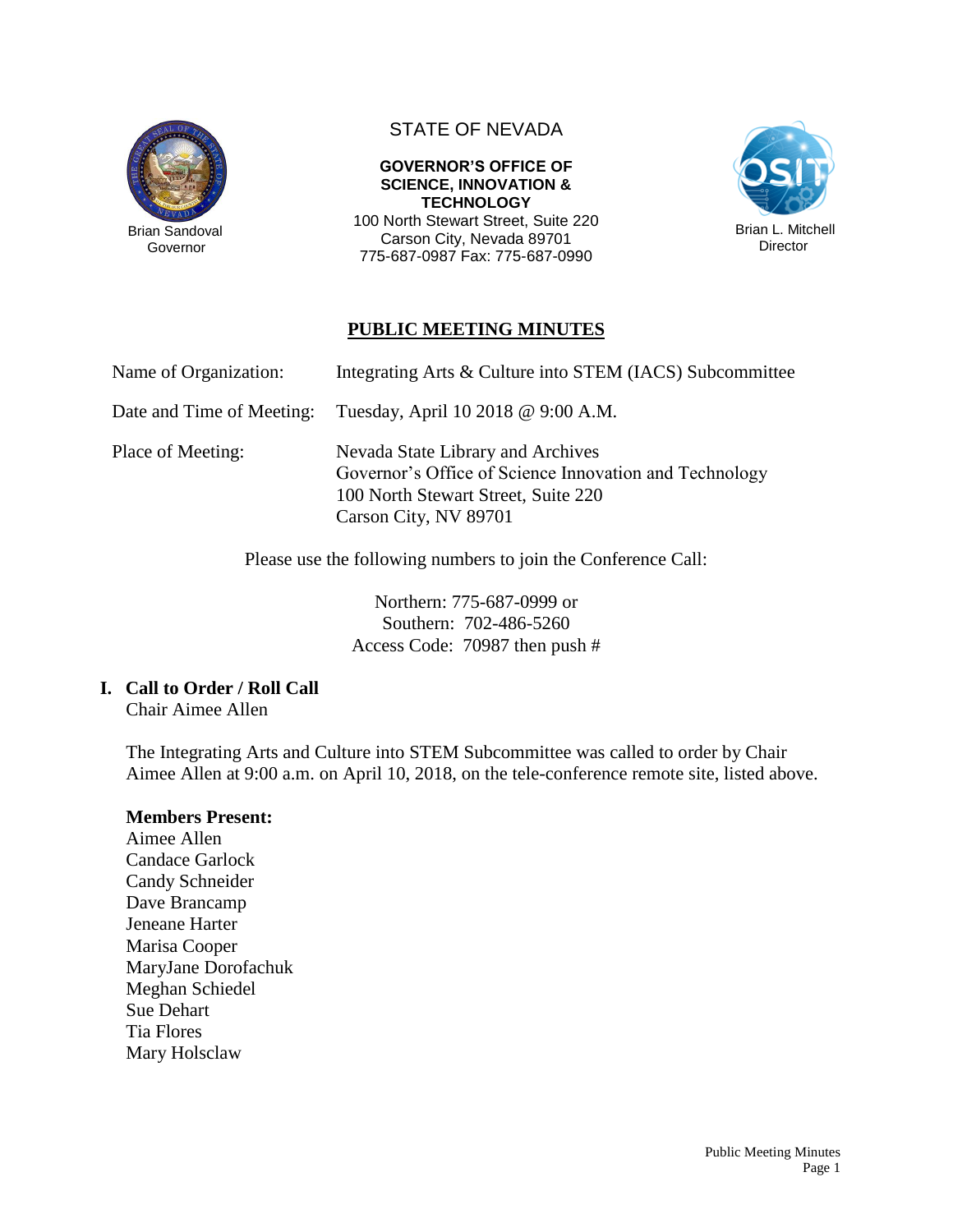**Members Absent:**

Craig Rosen Laura Christian Julye Neel Sarah Gobbs-Hill

**Guests Present:** None

#### **Staff Present:**

Brian Mitchell Debra Petrelli

**II. Public Comment** (No action may be taken upon a matter raised under public comment period unless the matter itself has been specifically included on an agenda as an action item.) Chair Aimee Allen

There was no public comment.

#### **III. Welcoming Remarks and Announcements** Chair Aimee Allen

Chair Allen welcomed everyone. She announced her resignation from the subcommittee, due to other responsibilities. She wished the group best of luck with all of their endeavors and said she was honored to serve as Chair of the IACS subcommittee, and because she had to leave the meeting early, she asked Marissa Cooper to Chair the remainder of the meeting today. The subcommittee thanked Chair Allen for all her hard work over the years.

## **IV. Approval of the Minutes from the February 23, 2018 Meeting** (For possible action) Marissa Cooper

Ms. Cooper asked if there were any corrections to the February 23, 2018 Minutes as written. Ms. Dorofachuk responded there was a correction on page 3, the second paragraph, last line, delete "Nevada Arts Council and" from the sentence. Ms. Schneider made a motion to approve the Minutes of February 23, 2018, with the noted correction. Ms. Holsclaw seconded the motion. The motion passed unanimously.

#### **V. Update IACS Position Paper** (For possible action) Marissa Cooper

Ms. Cooper commented that the most recent draft of the IACS position paper was sent out to all members for their review. She asked whether anyone had changes, additions or deletions to the paper. It was brought to Ms. Cooper's attention there was a typo on page 2, second paragraph, line 5, "SB 2415," that it should read SB 241. Ms. Dehart commented on page 11, titled IACS Founding Members, and asked that she be added as: "Sue Dehart, Clark County School District." Ms. Dorofachuk commented on page 5, second paragraph, "National Core Art Standards in Nevada" and asked whether it should read "Nevada Fine Arts Standards." Ms. Cooper replied that was originally written to reference the transition from the Nevada Fine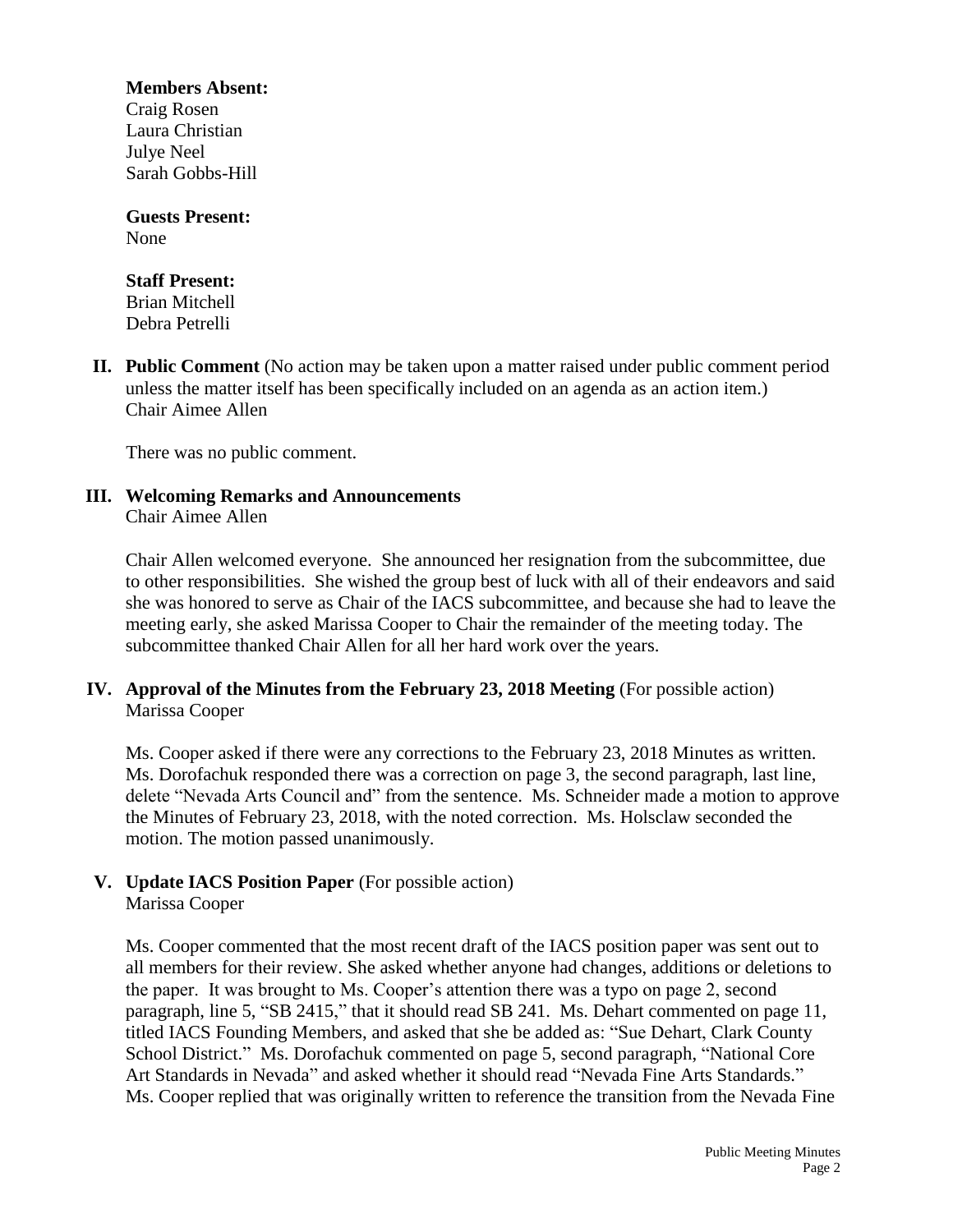Arts Standards to the National Core Art Standards and said if that is not clear, the statement should be clarified. She added that the idea behind the statement is to introduce the new art standards into Nevada to provide a much broader opportunity by addressing fine arts in the classroom. After discussion, the group agreed the New Fine Arts Standards are based on the Core Art Standards. Mr. Brancamp commented on the timeline and noted the art standards are currently at the legal stage and have been adopted by both the Academic Standards Council and the State Board of Education. He said the Legislative Council Bureau (LCB) is adding legal language before they go back to the State Board of Education for the final adoption. Ms. Cooper asked whether, in moving forward, the standards will be referred to as the Nevada Fine Arts Standards. Mr. Brancamp responded that the official title is Nevada Academic Content Standards for Fine Arts. Ms. Cooper asked if the group would agree to replace "National Core Arts Standards in Nevada," with "the New Academic Content Standards for Fine Arts in Nevada, based on the National Core Art Standards," in the body of the IACS position paper. She pointed out one of the goals of the IACS position paper is to highlight the shift and changes in the Nevada Fine Art Standards. After further discussion, Ms. Cooper suggested they leave the reference to National Core Art Standards for now with the option to delete it later if necessary. The subcommittee agreed. Mr. Mitchell inquired whether the position paper, when presented at the STEAM Conference, received any feedback. Ms. Cooper replied that ample feedback was received through multiple workshops and was integrated and acknowledged in the most recent version of the position paper.

Ms. Cooper asked for a motion to approve the IACS Position Paper with the changes and additions discussed. Ms. Harter made a motion to approve the IACS Position Paper with the changes and additions discussed. Ms. Dorofachuk seconded the motion. The motion passed unanimously.

Ms. Cooper asked what the next steps are for this document. Mr. Mitchell replied the subcommittee will need to bring it before the STEM Advisory Council for final approval, designating it as officially endorsed by the State of Nevada. He said the next full meeting of the STEM Advisory Council will be in June or July 2018. He added a representative of this subcommittee will need to present the document at that meeting, giving a brief overview of the content as well as the process it went through to its final stage.

# **VI. Update PR Pamphlet Promoting the STEM and STEAM Certificate Programs** (For possible action)

Marissa Cooper

Mr. Mitchell pointed out that at the last IACS subcommittee meeting it was unanimously decided the addition of either new members or a separate group would benefit the STEM and STEAM Certificate Programs to assist with the PR pamphlet and its promotion to the public. He said, therefore, the STEM Advisory Council, in accordance with SB 241, formed the STEM/STEAM Seal subcommittee to work jointly with members of this subcommittee. He pointed out there will be minimal meetings of the new subcommittee, as they exclusively will work on a PR pamphlet and/or flyer informational sheet referencing SB 241. He said feedback can be solicited from both groups as well as individual networks, to assist in producing this pamphlet and distributing it to school districts before the 2018-19 school year. He said OSIT has prepared a draft flyer but has not yet solicited any feedback. He said he would like to see something specific for individual target audiences, making sure the word on SB 241 gets out to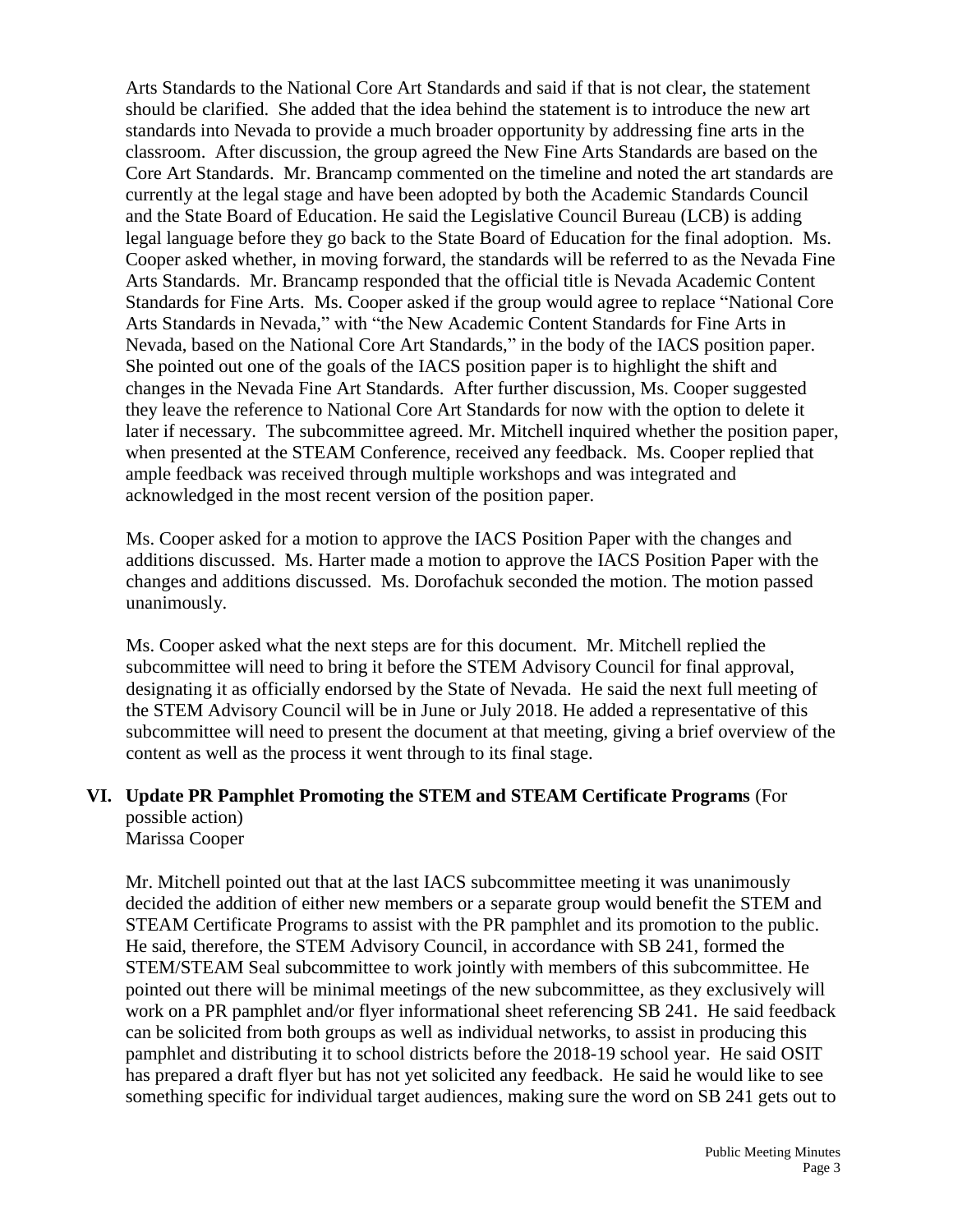as many people as possible. Ms. Flores, who is on the Board for Cultural Alliance Nevada, said they are in the process of contacting all individuals that are currently running for state offices in the upcoming elections in 2018. She said this information would be very useful to share with those candidates and asked when it might be ready to be distributed. Mr. Mitchell said because it was determined that school counselors are currently too busy with school yearend events, i.e. testing, graduation and college application preparation, it is not expected this program will be established before the end of the current school year, but rather be ready for distribution at the beginning of the 2018-19 school year. He pointed out that OSIT could provide her with a document that contains the basic core information directly from SB 241, which may be useful to share with those candidates.

Mr. Mitchell asked for volunteers to assist with the STEM/STEAM Seal Subcommittee in the preparation of the pamphlet. Sue Dehart offered her assistance. Mr. Mitchell commented that the next phone meeting of the STEM/STEAM Seal Committee would most likely be in July 2018, to further determine their path forward on outreach initiatives. He said either he or Ms. Dehart will provide updates to this subcommittee on their progress.

# **VII. Update on Data Collection from the Nevada STEAM Conference** (For possible action) Craig Rosen

Marissa Cooper

Ms. Cooper commented the most recent version of the IACS position paper dated March 30, 2018 contains data collected from the STEAM Conference. She added that the feedback was overwhelmingly positive from teachers, in terms of how they felt the experience benefitted them and their students. She said raw-data collected from the conference is also available to anyone interested in receiving it.

# **VIII. Update on Department of Education's Spring "Mega" Conference and IACS Participation (April 20 – 22, 2018 @ Rio Hotel, Las Vegas)** (For possible action) Marissa Cooper

Dave Brancamp

Ms. Dorofachuk said she and Ms. Flores along with Mary Bennett, who has worked professionally as a theatre and teaching artist for over 20 years, are presenting on "Arts Integration" on Saturday, April 21, 2018, during the Department of Education's Spring Mega Conference.

## **IX. Discussion on a Possible Name Change for the IACS Subcommittee (**For possible action) Marissa Cooper

Ms. Cooper pointed out the topic of a name change for the IACS subcommittee had come up at the last meeting in February 2018. She asked Mr. Mitchell whether a name change is allowable by the STEM Advisory Council. Mr. Mitchell responded the name of the subcommittee could be changed as long as there is a group consensus. There was agreement that the current name of Integrating Arts and Culture into STEM (IACS) does not identify what this committee is or does. Ms. Cooper said they need a title that reflects the heart and soul of the work this group is actually doing. The group discussed different names and the final suggestion of "STEAM Subcommittee" was unanimously agreed upon.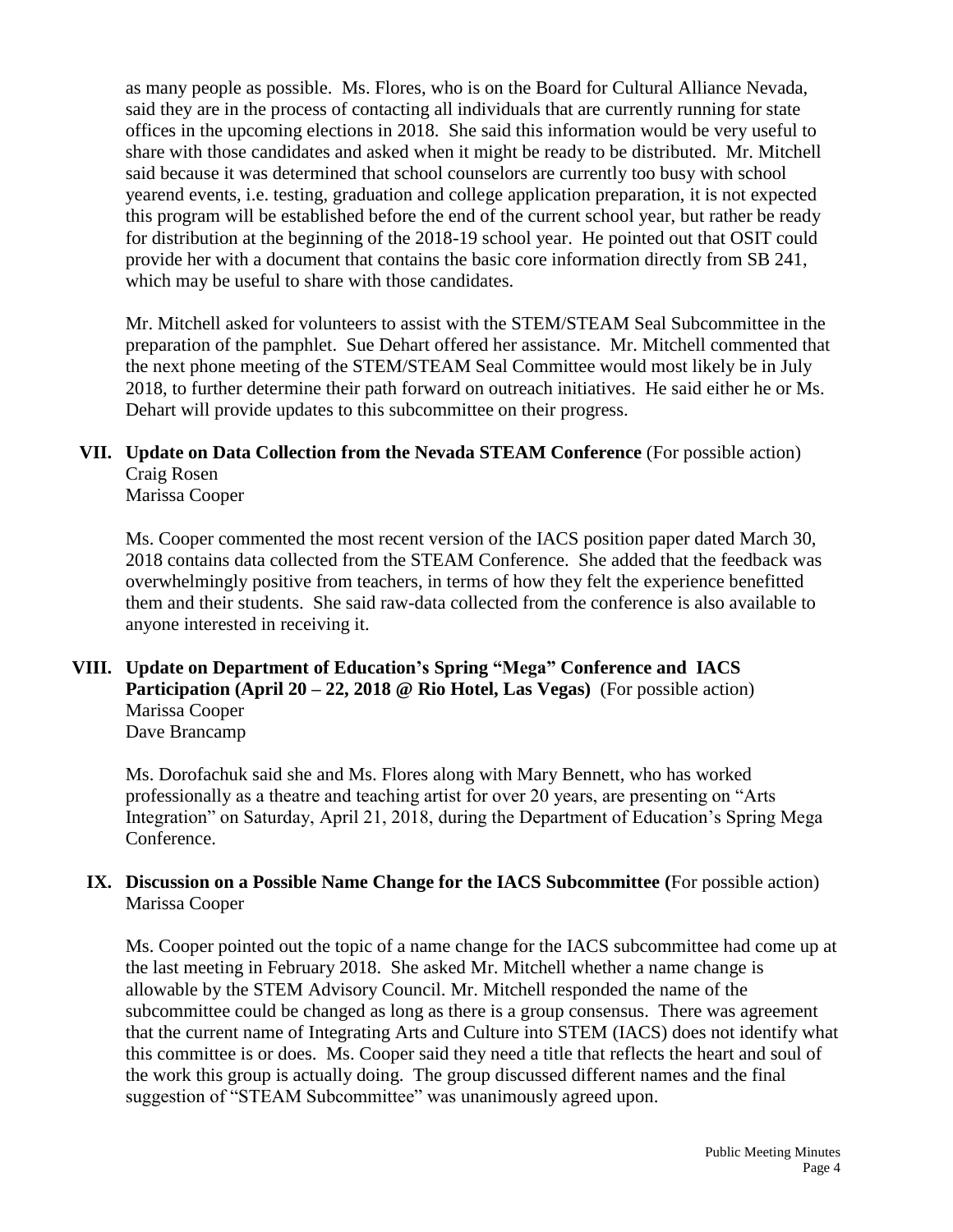Ms. Cooper asked for a motion to formally changing the name of the Integrating Arts and Culture into STEM subcommittee, of the STEM Advisory Council to the STEAM Subcommittee, of the STEM Advisory Council. Ms. Schneider made a motion to the above name change. Ms. Harter seconded the motion. The motion passed unanimously.

Ms. Cooper suggested the group should change their position paper to reflect the new name of the subcommittee. Mr. Mitchell said the new name will also be updated on the OSIT website.

# **X. IACS Member General Announcements** (For information only)

Marissa Cooper

Ms. Schiedel, with the Discovery Museum, said they are excited to announce that almost 800 students have come through their STEAM field trip, which is a creation of LED circuit sculptures, demonstrating integration of art and design. She also commented on funding available for Title I schools. She pointed out this program provides schools to come to the Museum at no charge. She asked that everyone spread the word about this program to contacts interested in targeting Title I schools in the Reno-metro area.

Ms. Flores commented on Cultural Alliance Nevada, and asked whether this subcommittee would feel comfortable in having them draft a document that could be shared with candidates of the upcoming elections, identifying their positions on STEAM education. Mr. Mitchell commented that he feels it would be a great idea that members of this group individually engage the candidates on this issue however, the subcommittee as a whole is probably not the right forum for that particular endeavor. The group agreed. Ms. Flores asked if anyone had information they would like to share and/or convey to the candidates, to contact her individually, outside of this subcommittee.

Ms. Dehart, with Clark County School District (CCSD), said that in cooperation with the Smith Center and Doral Academy Schools, they are offering a Summer Arts Integration Conference, called ConFABulation 2018. She said that in just under a month they have filled their registration of 300. She added they have several workshops that will be presented to include student topics. She said the conference is offered for Professional Development Education (PDE) credit for teachers in all content areas and grade levels.

## **XI. Consider Future Agenda Items for the Next Meeting** (For possible action) Marissa Cooper

Ms. Cooper suggested the nomination and election of a new Chair for the STEAM subcommittee will need to be on the next agenda. Mr. Mitchell pointed out that any member of this subcommittee is eligible to serve as its Chairperson. He said this position does not involve a huge amount of administrative work, but does include running the meetings, and working closely with OSIT on agendas and meeting minutes in accordance to the Nevada Open Meeting Law. It was agreed that nominations for a new Chair shall be made at the next meeting and a vote will be taken thereafter. Ms. Cooper suggested that recommendations for any new subcommittee members should be made at the next meeting as well. Mr. Mitchell mentioned that some other subcommittees, including the STEM Advisory Council, actually have two Co-Chairs, which is also an option for this subcommittee.